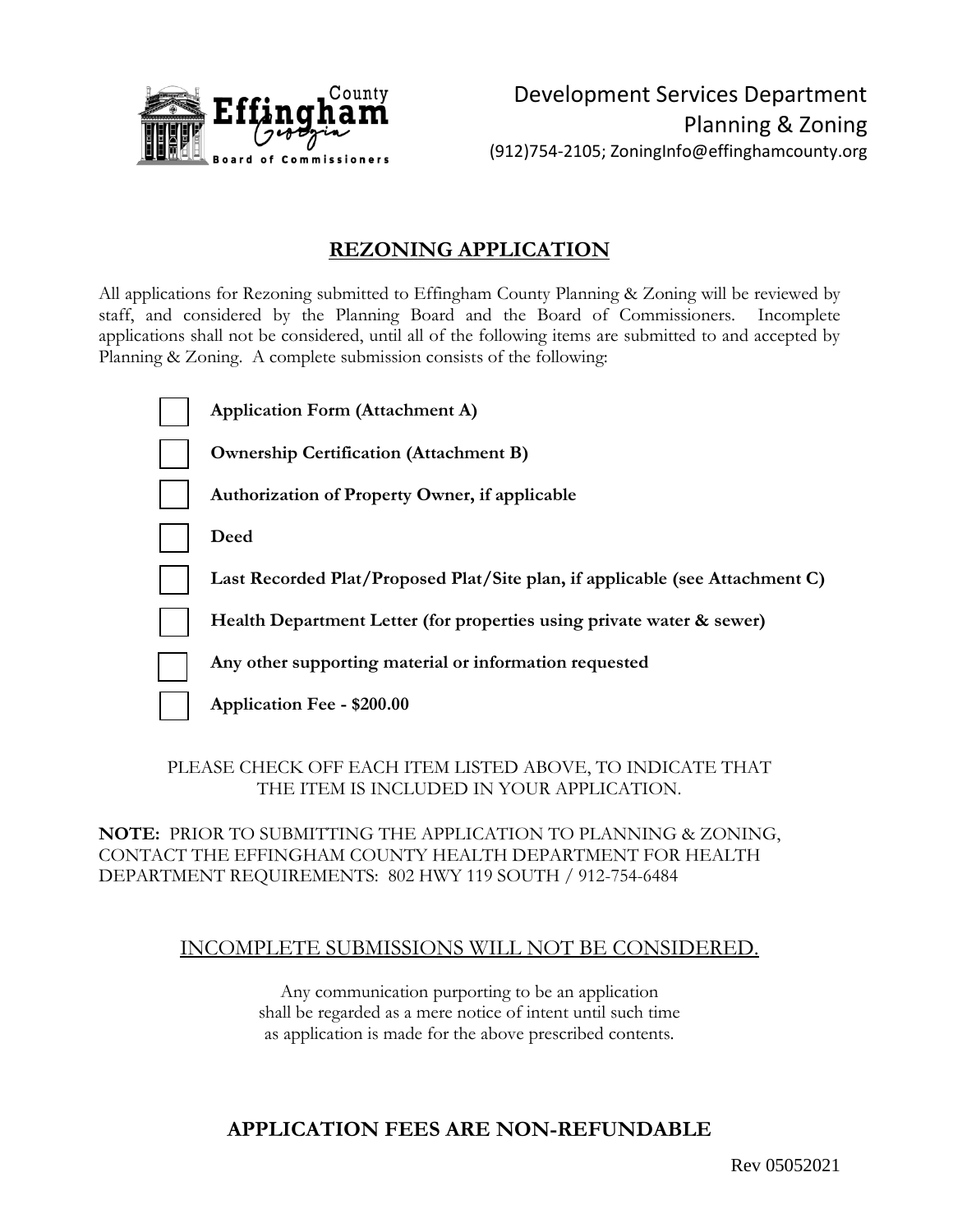# **ATTACHMENT A – REZONING AMENDMENT APPLICATION**

|                                                                                           |              | Include Signed & Notarized Authorization of Property Owner |  |  |
|-------------------------------------------------------------------------------------------|--------------|------------------------------------------------------------|--|--|
|                                                                                           |              |                                                            |  |  |
|                                                                                           |              |                                                            |  |  |
|                                                                                           |              |                                                            |  |  |
|                                                                                           |              |                                                            |  |  |
|                                                                                           |              |                                                            |  |  |
|                                                                                           |              |                                                            |  |  |
|                                                                                           |              |                                                            |  |  |
|                                                                                           |              |                                                            |  |  |
|                                                                                           |              |                                                            |  |  |
| <b>WATER</b>                                                                              | <b>SEWER</b> |                                                            |  |  |
| Private Well                                                                              |              | Private Septic System                                      |  |  |
| Public Water System                                                                       |              | Public Sewer System                                        |  |  |
|                                                                                           |              |                                                            |  |  |
|                                                                                           |              |                                                            |  |  |
| List the zoning of the other property in the vicinity of the property you wish to rezone: |              |                                                            |  |  |
|                                                                                           |              |                                                            |  |  |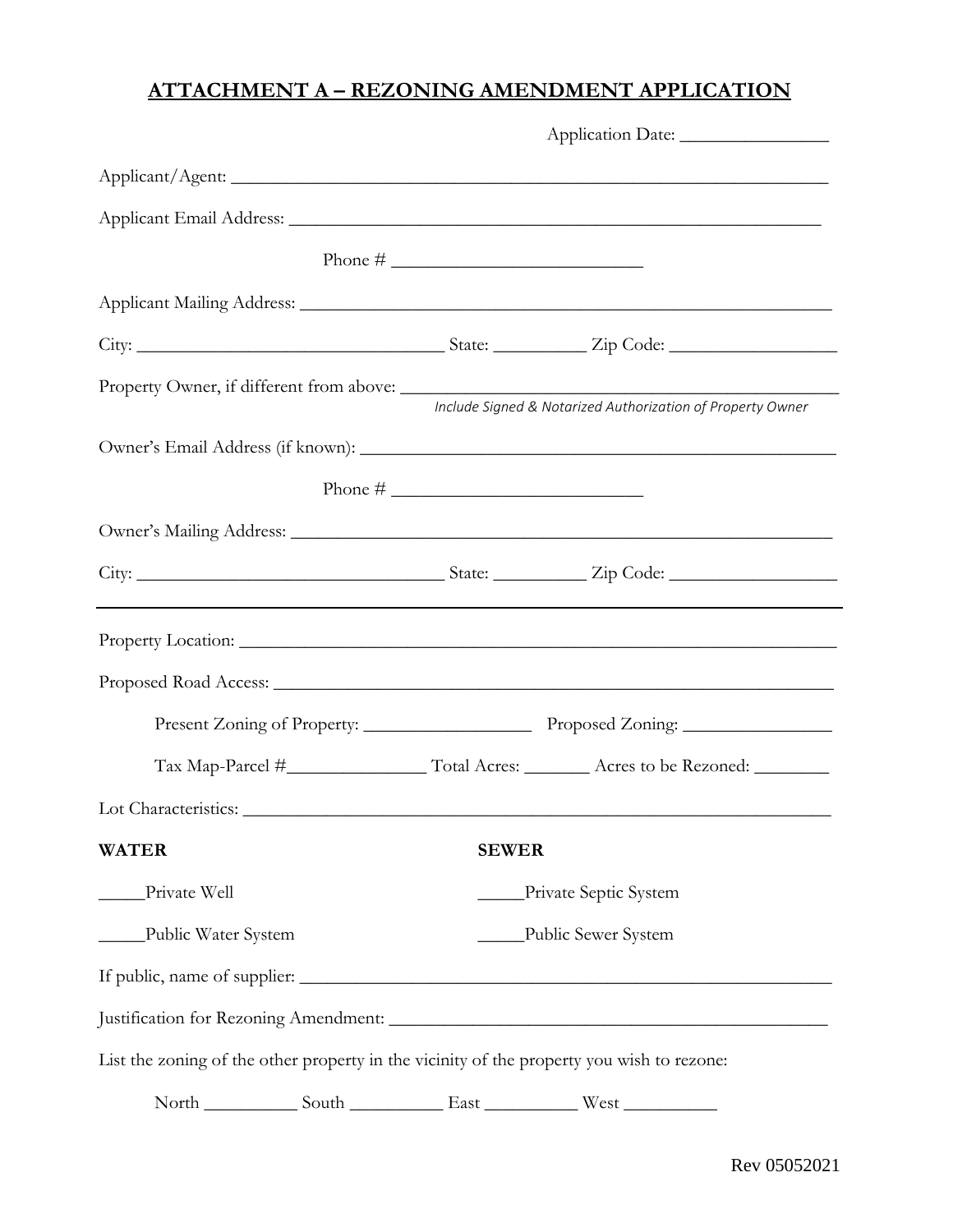1. Describe the current use of the property you wish to rezone.

2. Does the property you wish to rezone have a reasonable economic use as it is currently zoned?

3. Describe the use that you propose to make of the land after rezoning.

4. Describe the uses of the other property in the vicinity of the property you wish to rezone?

5. Describe how your rezoning proposal will allow a use that is suitable in view of the uses and development of adjacent and nearby property?

6. Will the proposed zoning change result in a use of the property, which could cause an excessive or burdensome use of existing streets, transportation facilities, utilities, or schools?

| ure<br>Applicant<br>Nionaf |  |  |
|----------------------------|--|--|
| . .                        |  |  |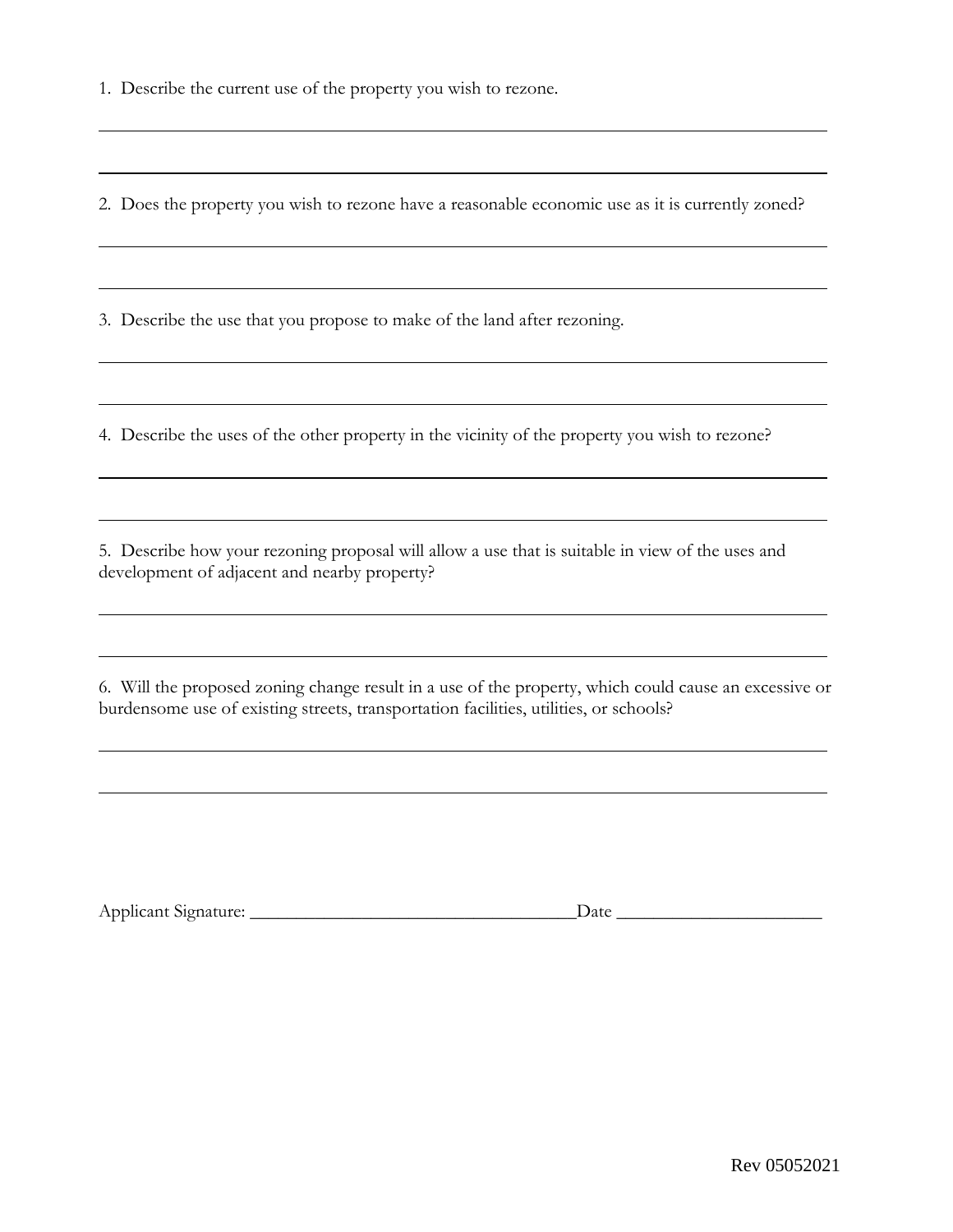# **ATTACHMENT B - OWNERSHIP CERTIFICATION**

| I, (we) the undersigned, do herby certify that I (we) own the property affected by the proposed                                                                                                                                                                                                                                                                                                     |  |  |  |  |  |  |
|-----------------------------------------------------------------------------------------------------------------------------------------------------------------------------------------------------------------------------------------------------------------------------------------------------------------------------------------------------------------------------------------------------|--|--|--|--|--|--|
| Amendment to the Effingham County Zoning Ordinance by virtue of a deed date                                                                                                                                                                                                                                                                                                                         |  |  |  |  |  |  |
|                                                                                                                                                                                                                                                                                                                                                                                                     |  |  |  |  |  |  |
| Effingham County, in Deed Book __________________ page _________________.                                                                                                                                                                                                                                                                                                                           |  |  |  |  |  |  |
| I hereby certify that I am the owner of the property being proposed for Rezoning Amendment<br>Approval, and I have answered all of the questions contained herein and know the same to be<br>true and correct. I hereby acknowledge that I have reviewed the application checklist, and further<br>acknowledge that any omission of the items above will cause a delay in the review of my request. |  |  |  |  |  |  |
|                                                                                                                                                                                                                                                                                                                                                                                                     |  |  |  |  |  |  |
|                                                                                                                                                                                                                                                                                                                                                                                                     |  |  |  |  |  |  |
| Owner's signature                                                                                                                                                                                                                                                                                                                                                                                   |  |  |  |  |  |  |
|                                                                                                                                                                                                                                                                                                                                                                                                     |  |  |  |  |  |  |
| Owner's signature                                                                                                                                                                                                                                                                                                                                                                                   |  |  |  |  |  |  |
| Print Name Contract Contract Contract Contract Contract Contract Contract Contract Contract Contract Contract Contract Contract Contract Contract Contract Contract Contract Contract Contract Contract Contract Contract Cont                                                                                                                                                                      |  |  |  |  |  |  |
|                                                                                                                                                                                                                                                                                                                                                                                                     |  |  |  |  |  |  |
|                                                                                                                                                                                                                                                                                                                                                                                                     |  |  |  |  |  |  |

\_\_\_\_\_\_\_\_\_\_\_\_\_\_\_\_\_\_\_\_\_\_\_\_\_\_\_\_\_\_\_\_\_\_\_\_\_\_ Notary Public, State of Georgia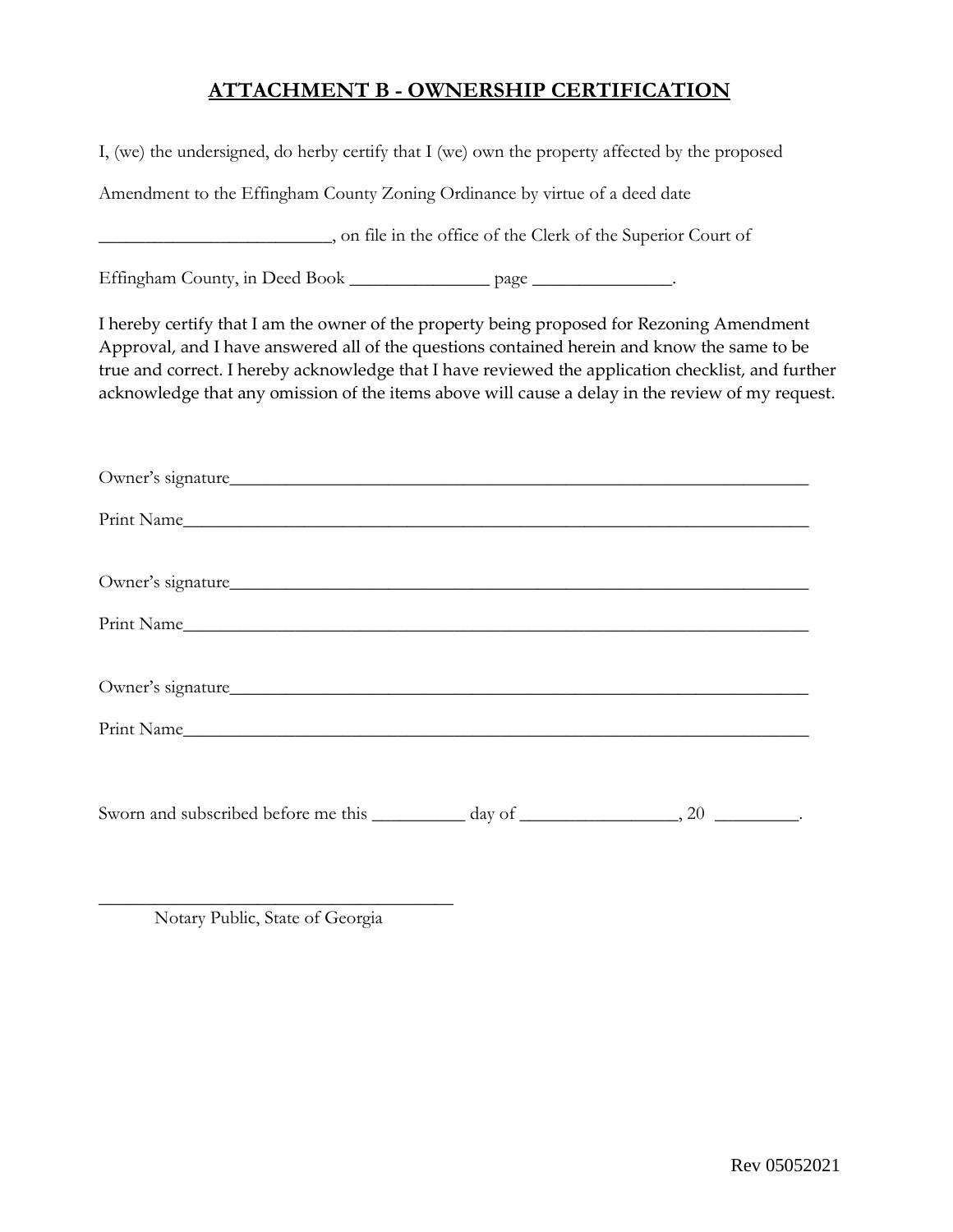# **AUTHORIZATION OF PROPERTY OWNER**

| I, being duly sworn upon his/her oath, being of                                                                                                                                                                                                                      |  |
|----------------------------------------------------------------------------------------------------------------------------------------------------------------------------------------------------------------------------------------------------------------------|--|
| sound mind and legal age deposes and states; That he/she is the owner of the property which is<br>subject matter of the attached application, as is shown in the records of Effingham County, Georgia                                                                |  |
| I authorize the person named below to act as applicant in the pursuit of a Rezoning Amendment<br>Approval. I acknowledge and accept that I will be bound by the decision of the Board of<br>Commissioners, including any conditions, if the application is approved. |  |
|                                                                                                                                                                                                                                                                      |  |
|                                                                                                                                                                                                                                                                      |  |
|                                                                                                                                                                                                                                                                      |  |
|                                                                                                                                                                                                                                                                      |  |
| Owner's signature                                                                                                                                                                                                                                                    |  |
| Print Name                                                                                                                                                                                                                                                           |  |
|                                                                                                                                                                                                                                                                      |  |
|                                                                                                                                                                                                                                                                      |  |
| Who swears before that the information contained in this authorization is true and correct to the best<br>of his/her knowledge and belief.                                                                                                                           |  |
|                                                                                                                                                                                                                                                                      |  |
|                                                                                                                                                                                                                                                                      |  |

\_\_\_\_\_\_\_\_\_\_\_\_\_\_\_\_\_\_\_\_\_\_\_\_\_\_\_\_\_\_\_\_\_\_\_\_\_\_ Notary Public, State of Georgia